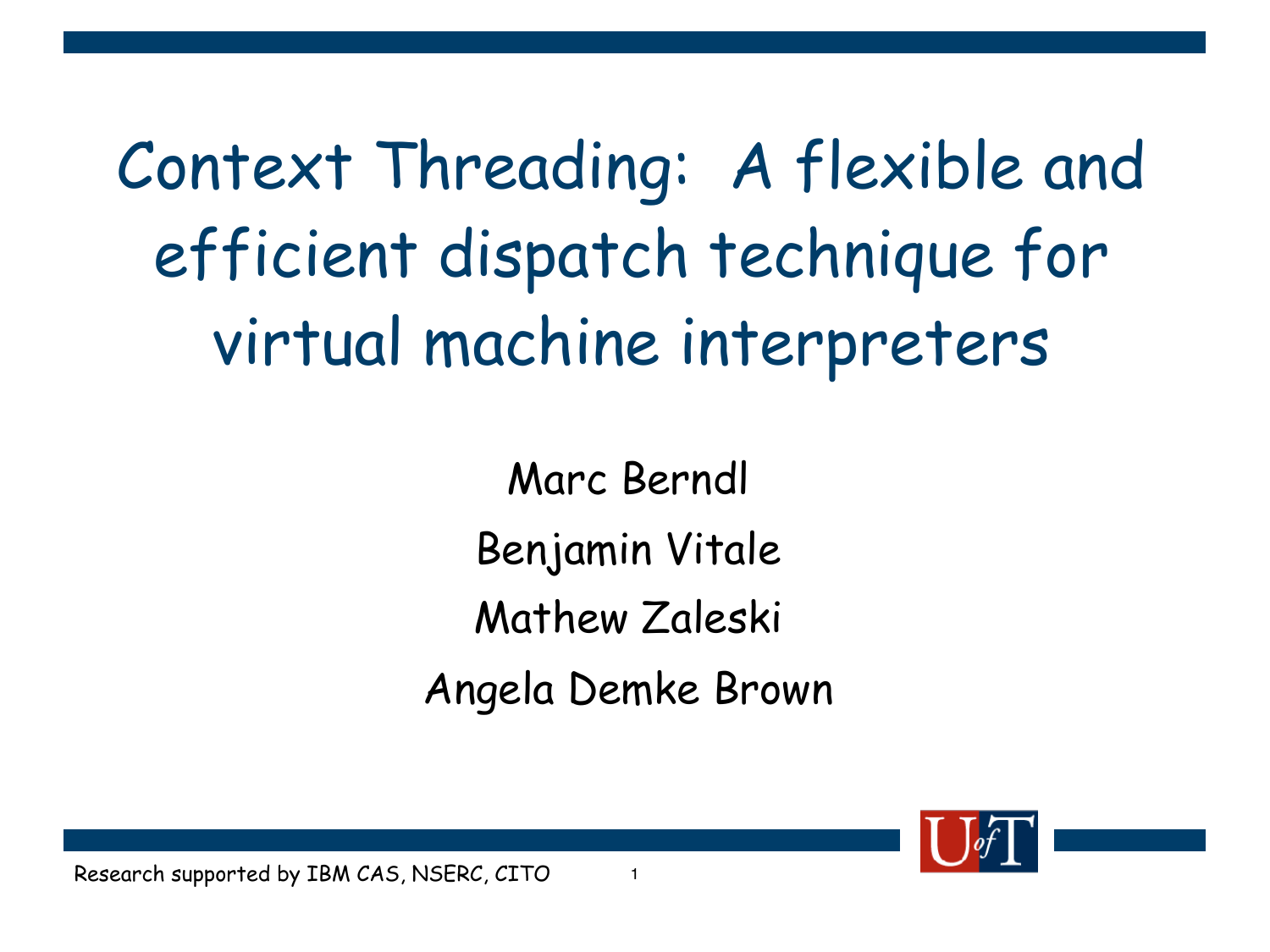## Interpreter performance

- Why not just in time (JIT) compile?
	- High performance JVMs still interpret
	- People use interpreted languages that don't yet have JITs
	- They still want performance!
- 30-40% of execution time is due to stalls caused by branch misprediction.
- Our technique eliminates 95% of branch mispredictions

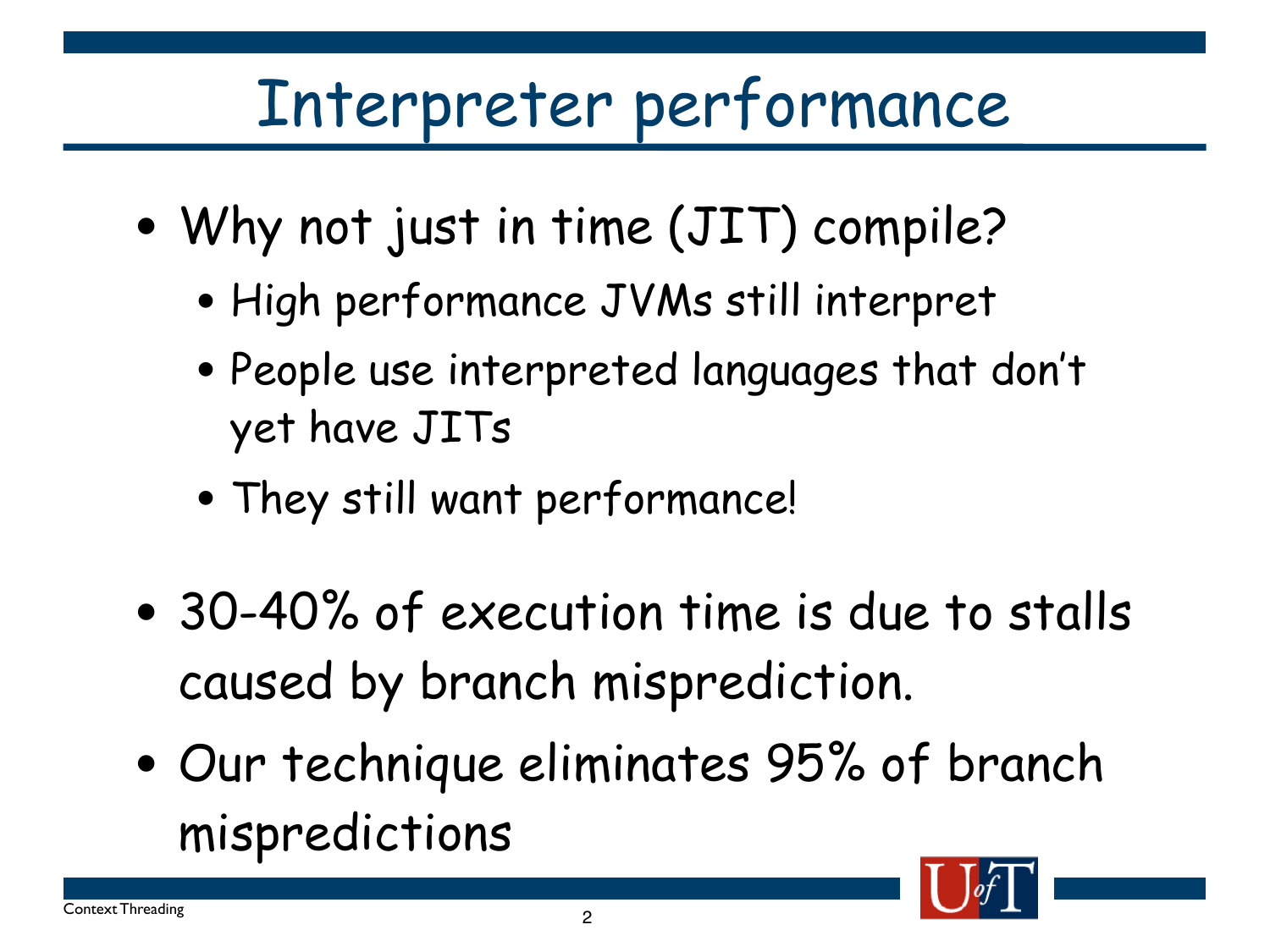

#### **V**Motivation

- •Background: The Context Problem
- •Existing Solutions
- •Our Approach
- •Inlining
- •Results



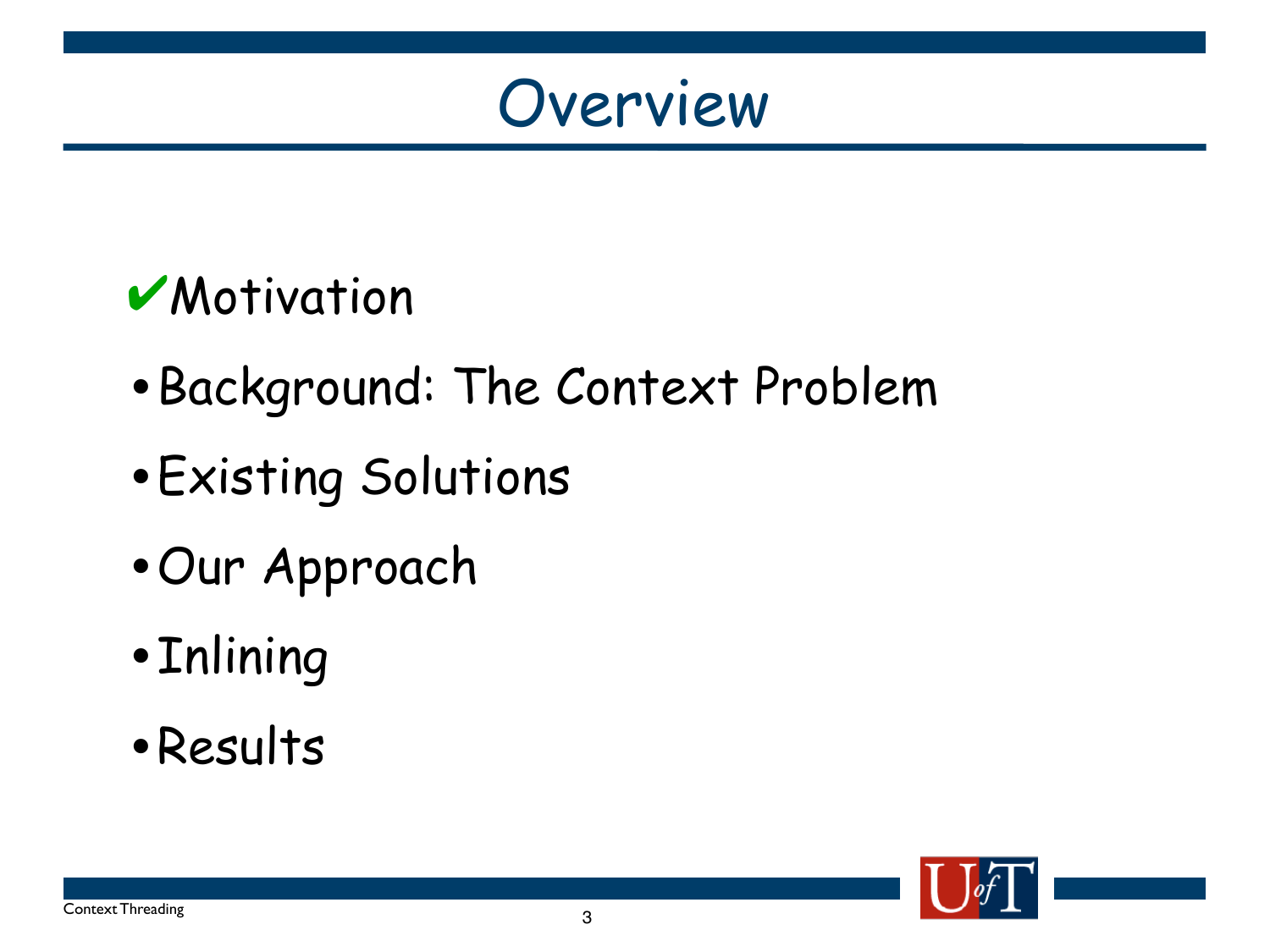# A Tale of Two Machines

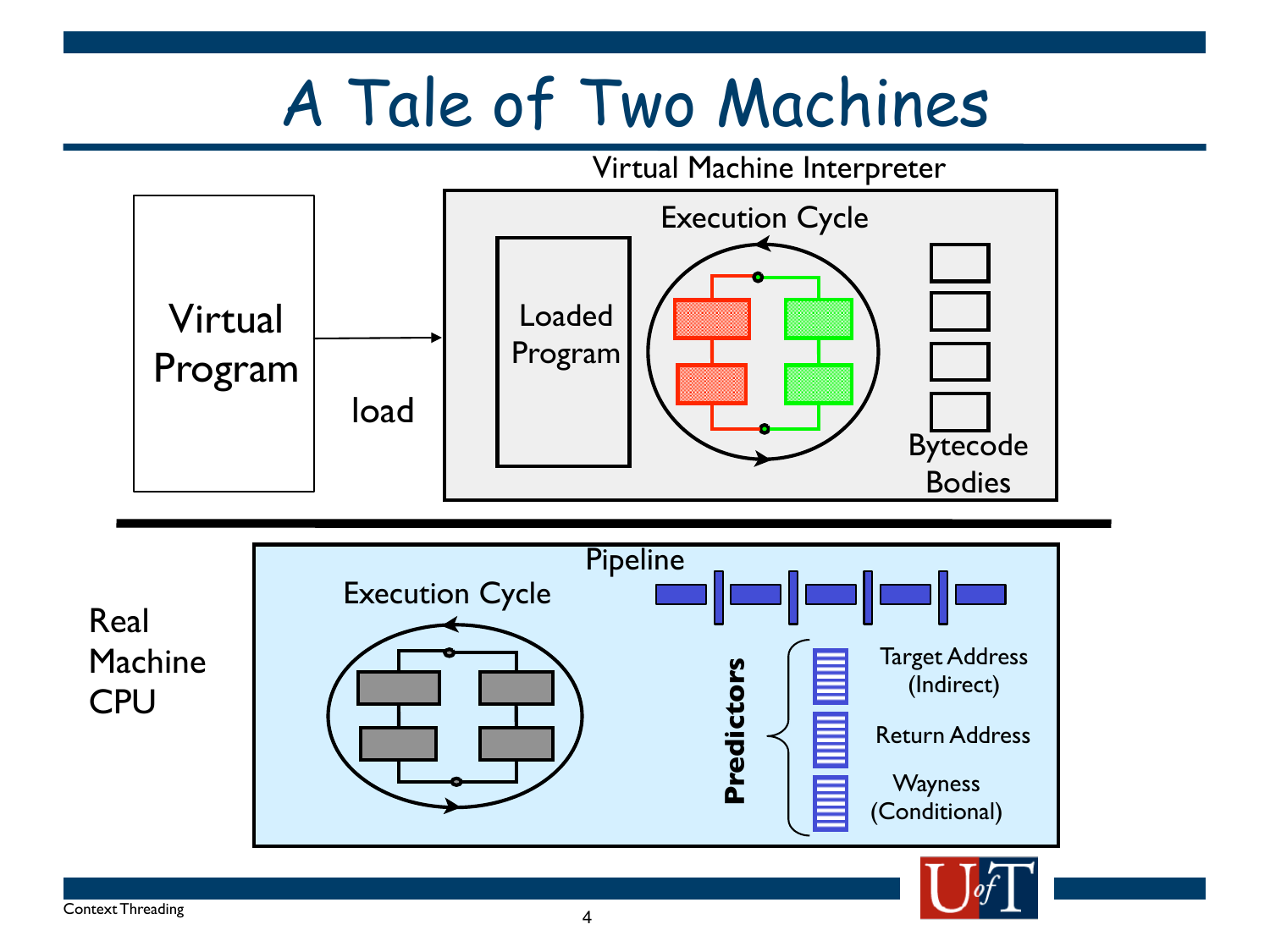### Interpreter

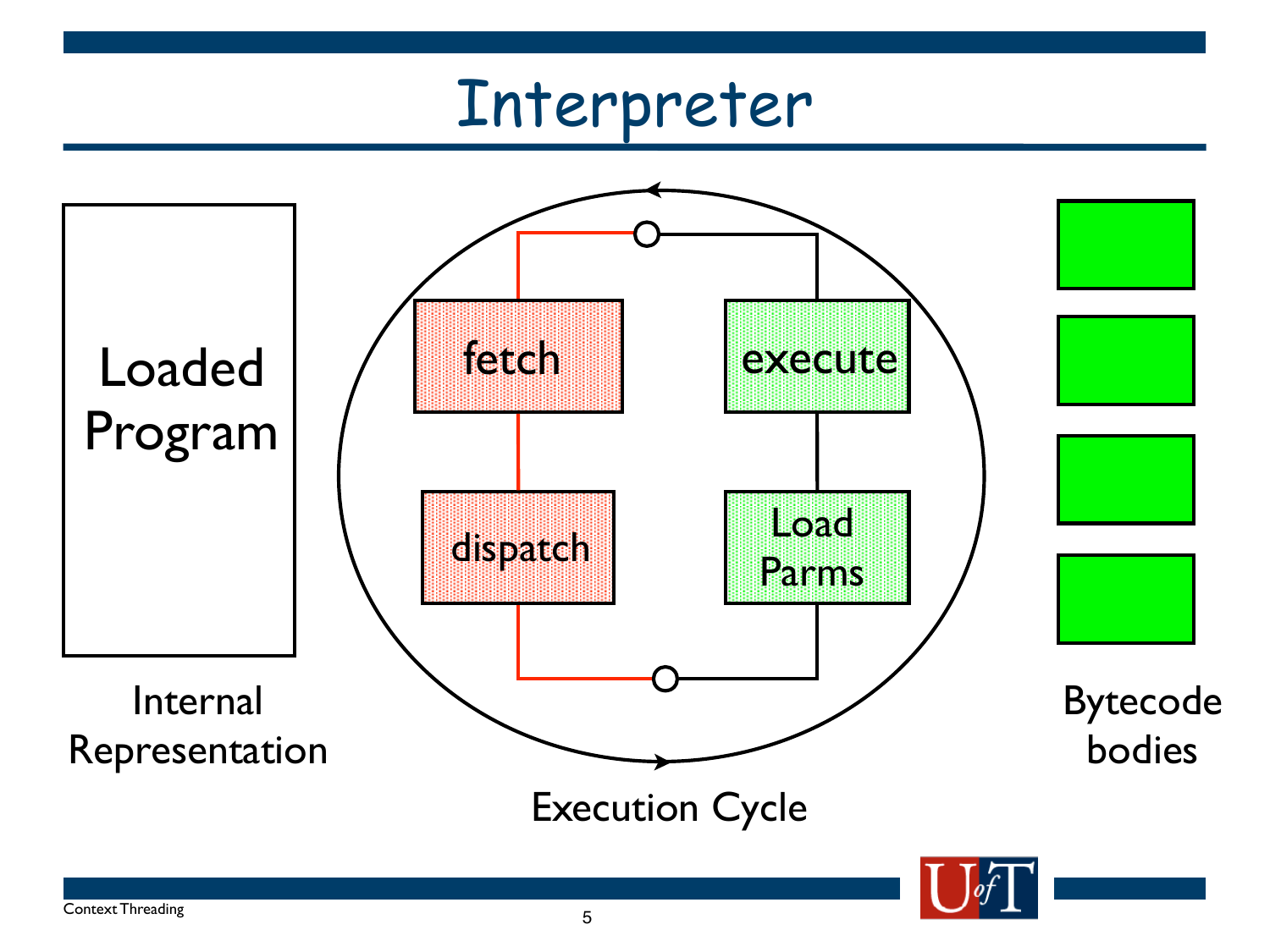# Running Java Example

Java Source Java Bytecode



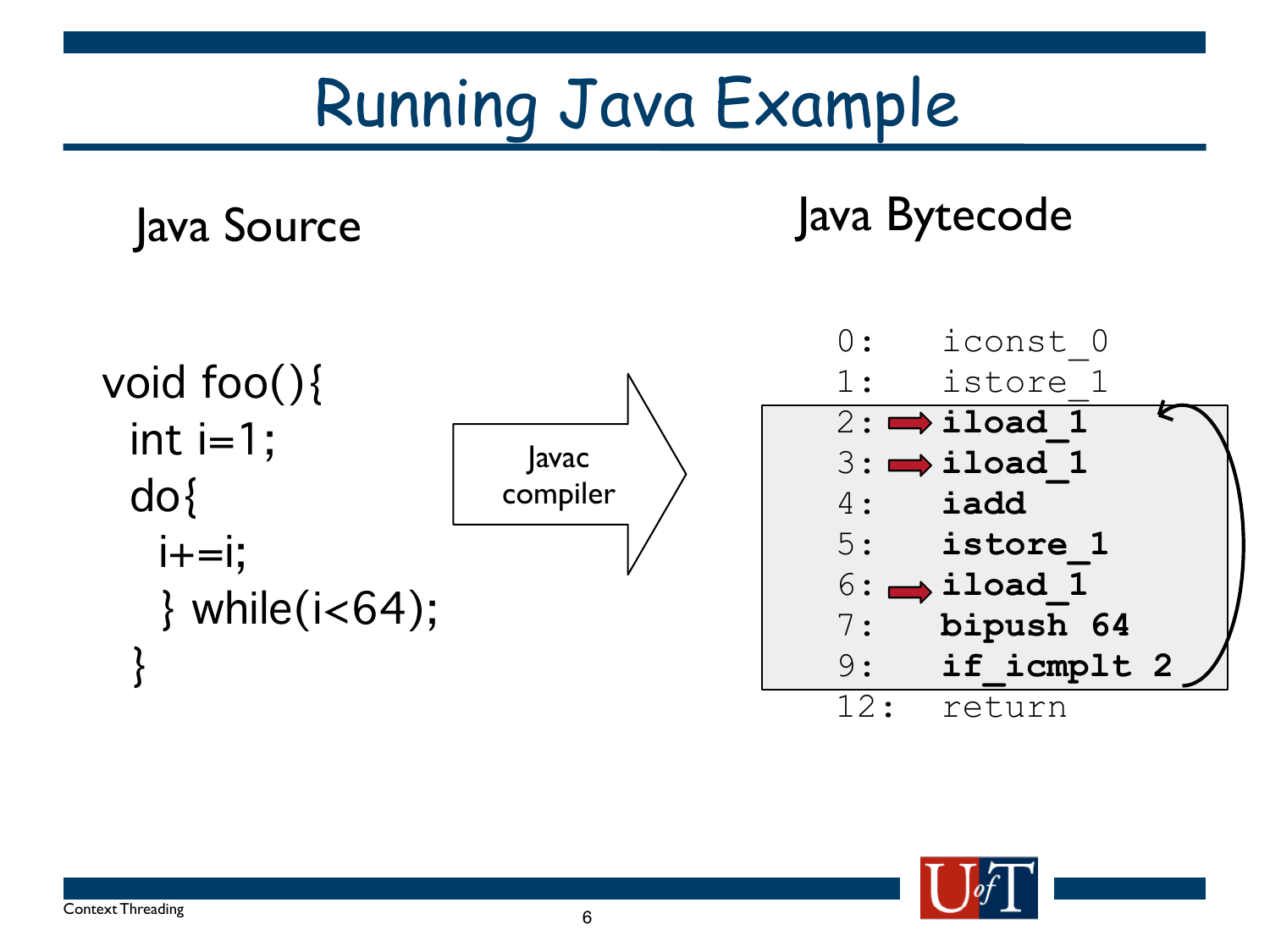#### Switched Interpreter

```
while(1){
opcode = *vPC++;
switch(opcode){
```




 **//and many more..**

 **}**

**};** Slow. burdened by switch and loop overhead

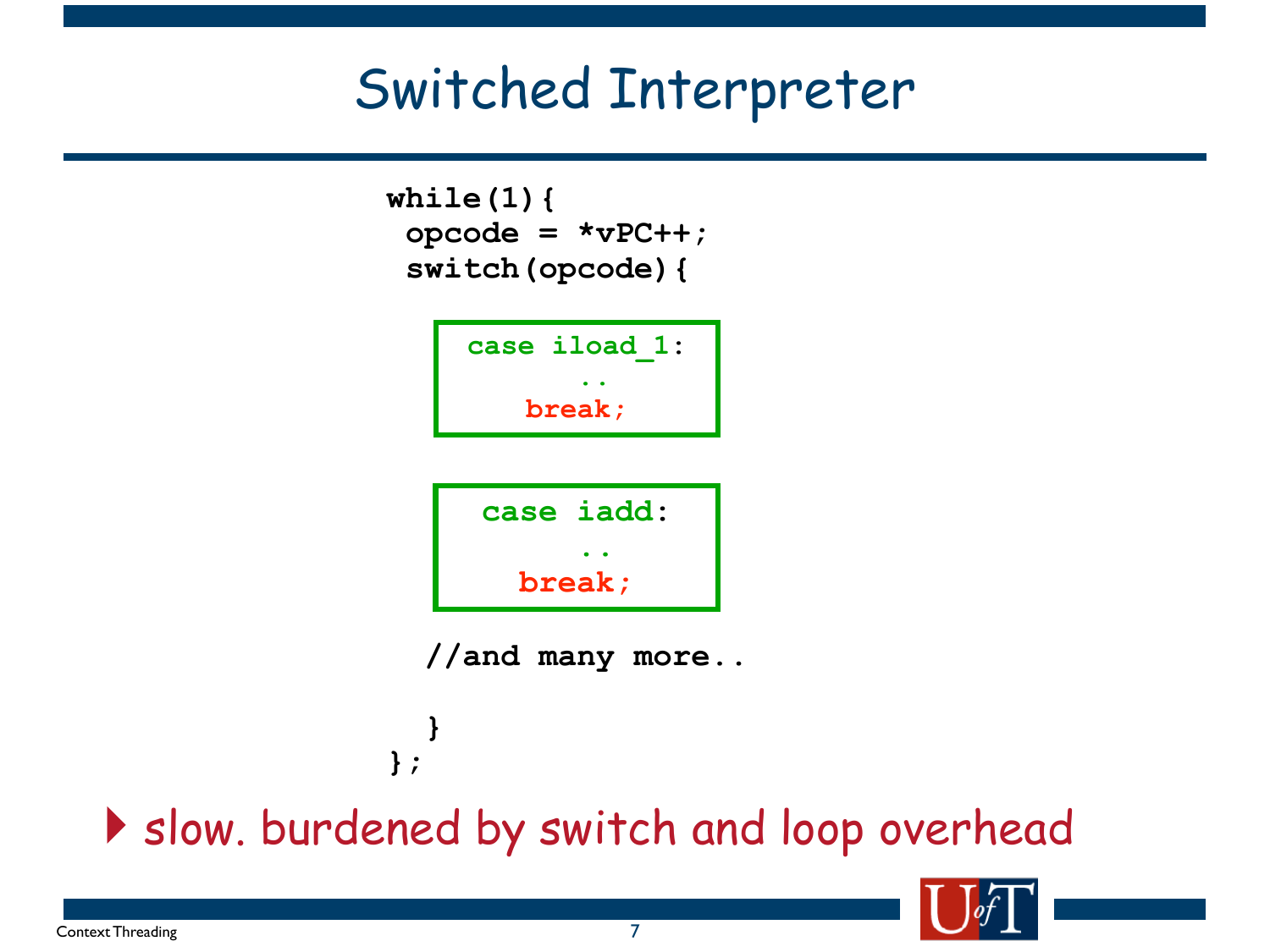## "Threading" Dispatch

| ) ∙ | iconst 0    |
|-----|-------------|
| 1 : | istore 1    |
| 2 : | iload 1     |
| 3:  | iload 1     |
| 4 : | iadd        |
| 5 : | istore 1    |
| 6:  | iload 1     |
| 7:  | bipush 64   |
| 9 : | if icmplt 2 |
| 12: | return      |
|     |             |



execution of virtual program "threads" through bodies

(as in needle & thread)

‣ No switch overhead. Data driven indirect branch.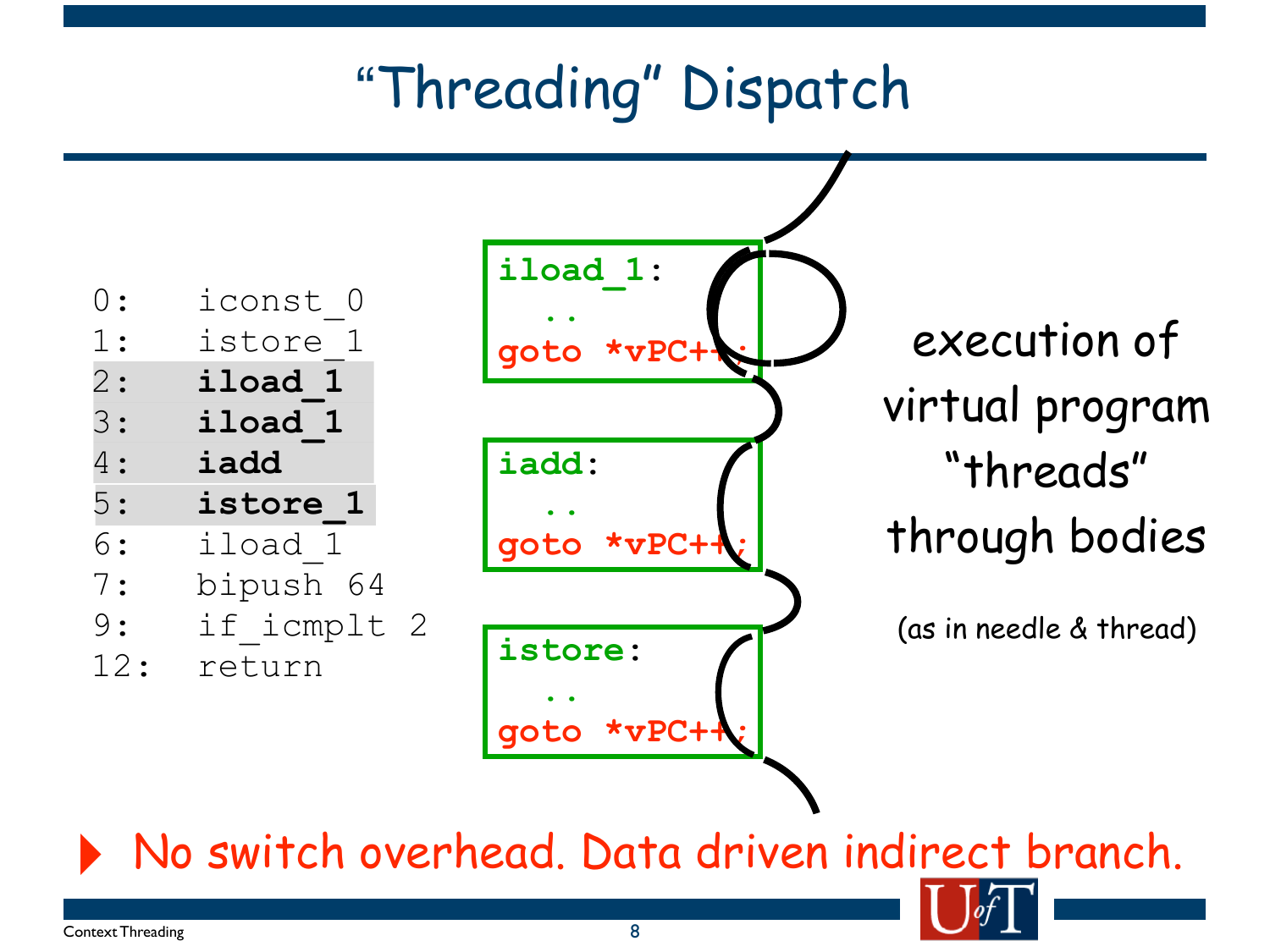#### Context Problem



‣ Data driven indirect branches hard to predict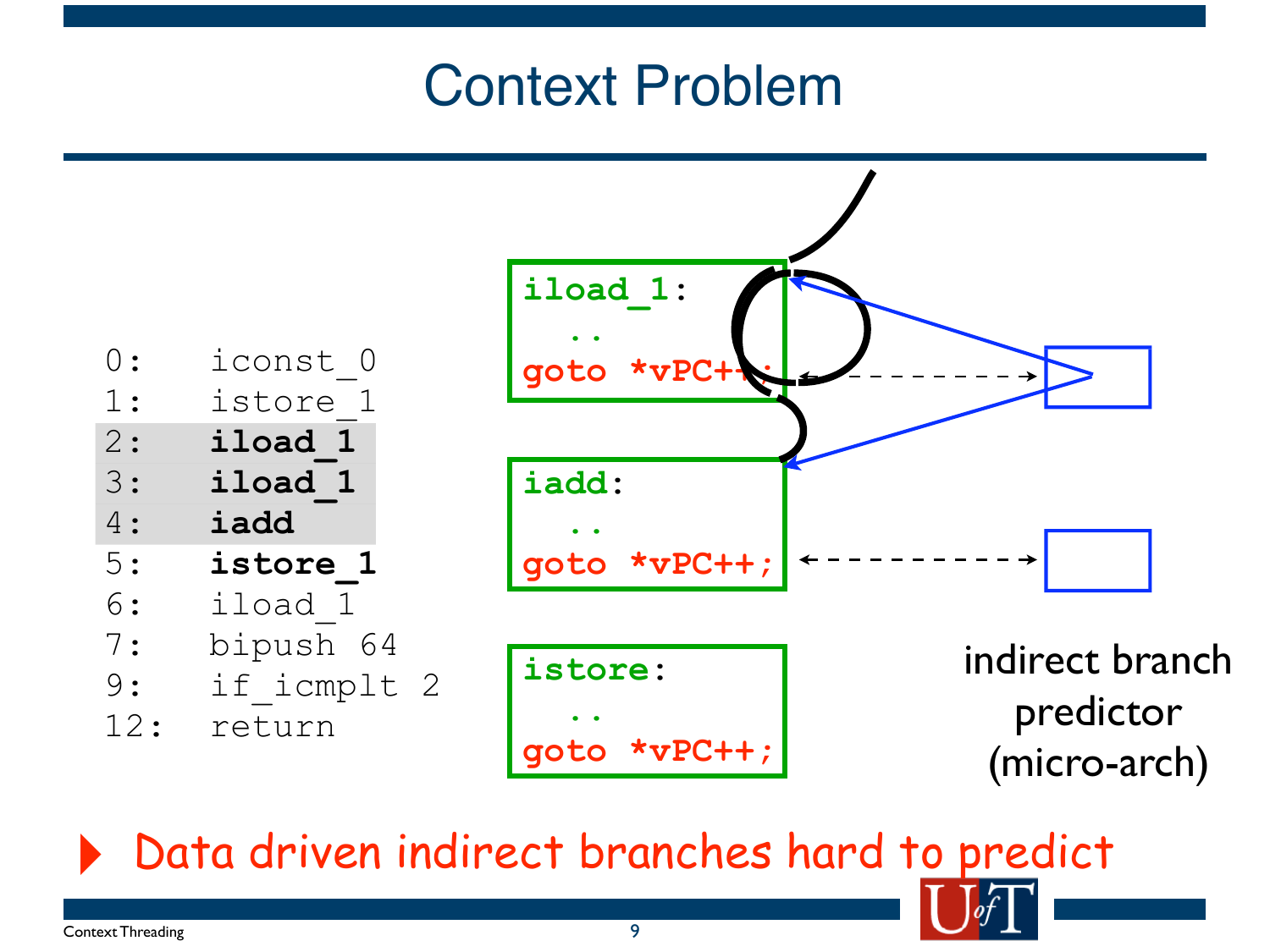## Direct Threaded Interpreter

**iload\_1 iload\_1 iadd istore\_1 iload\_1 bipush 64 if\_icmplt 2**



Virtual Program

DTT - Direct Threading Table C implementation of each body

### Target of computed goto is data-driven

**…**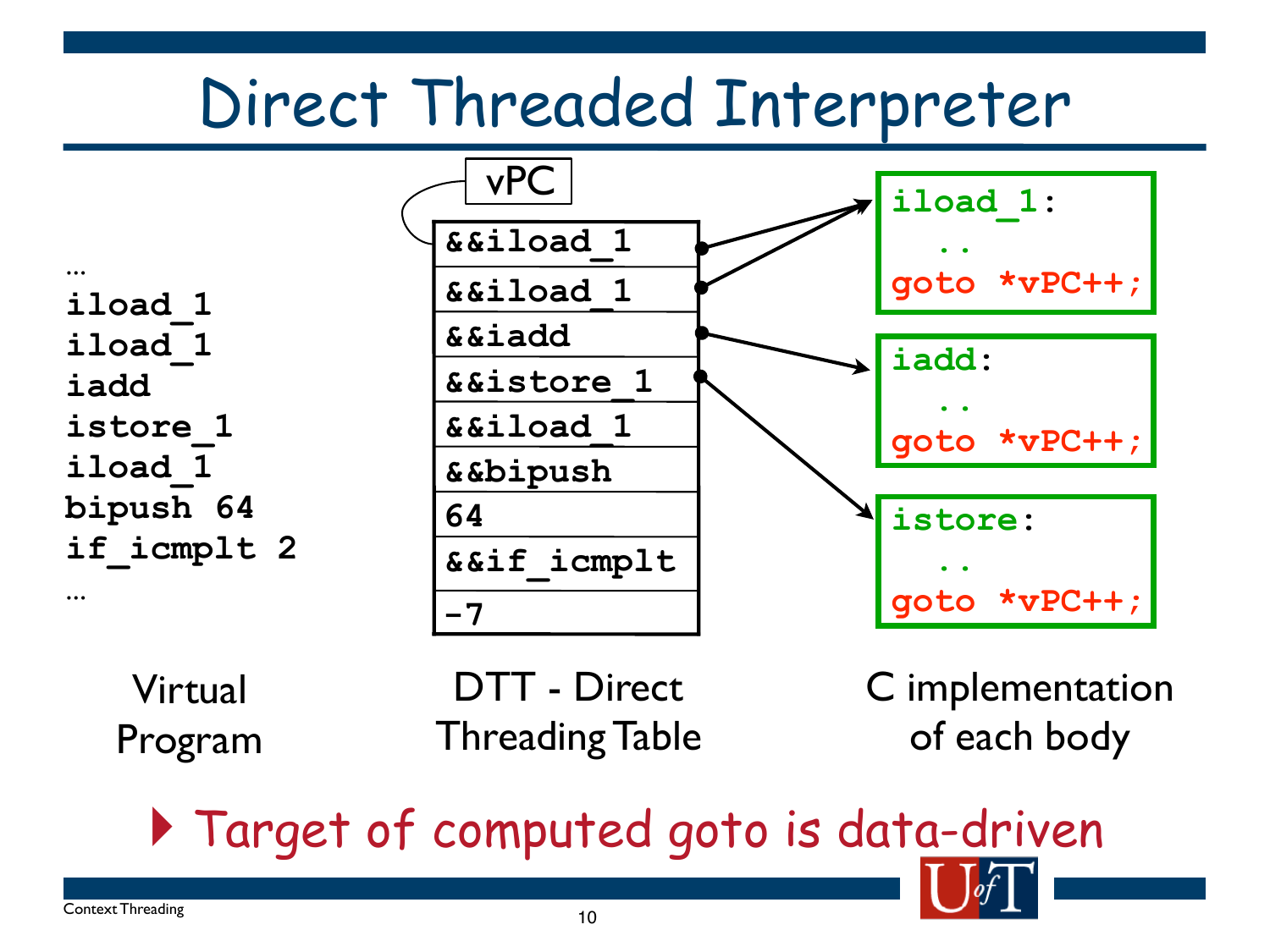# Existing Solutions







Ertl & Gregg: Bodies and Dispatch **Replicated** 

Piumarta & Ricardi : Bodies Replicated

Limited to relocatable virtual instructions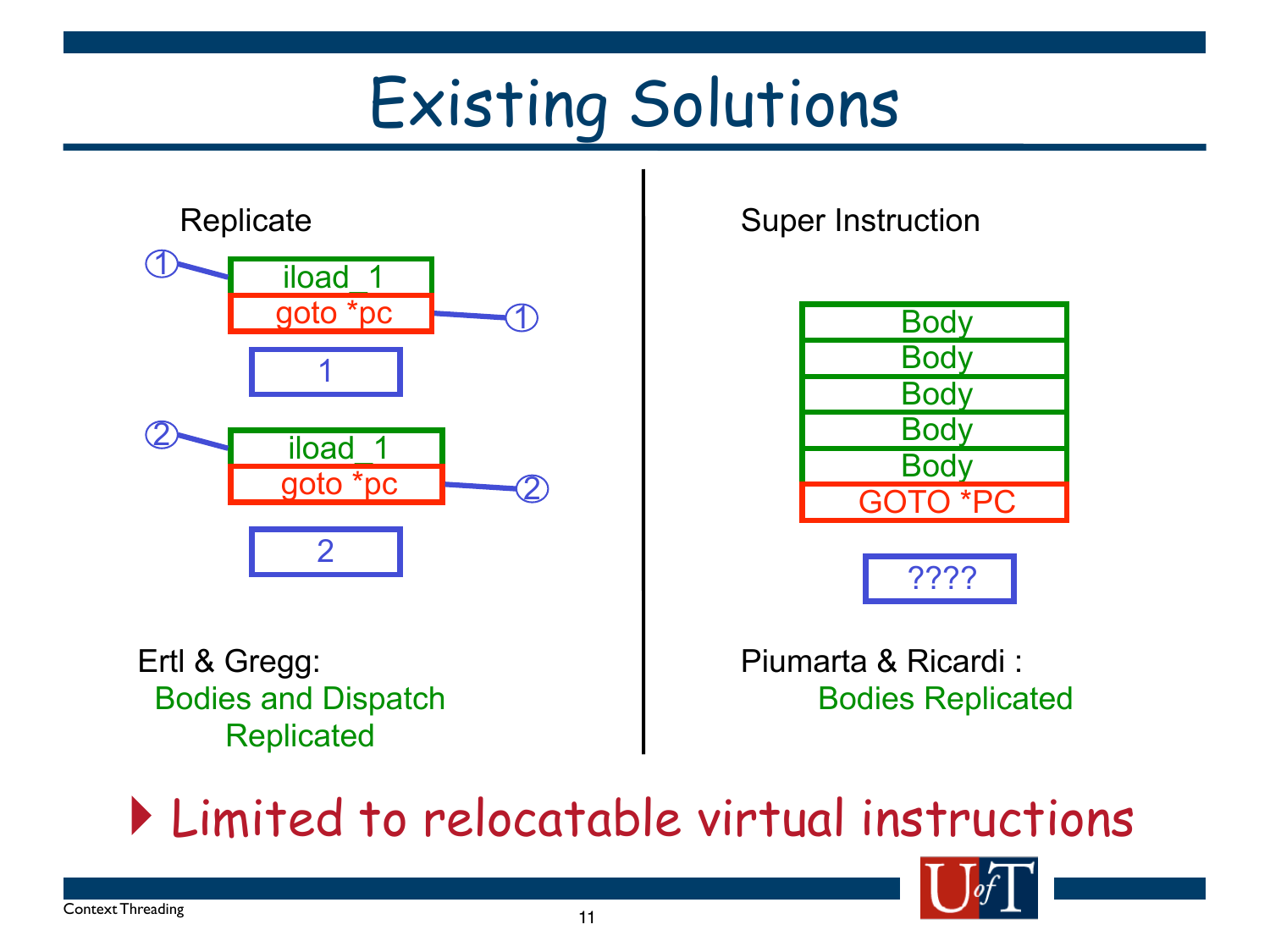

#### **Motivation**

### ✔Background: The Context Problem

- ✔Existing Solutions
- Our Approach
- •Inlining
- •Results

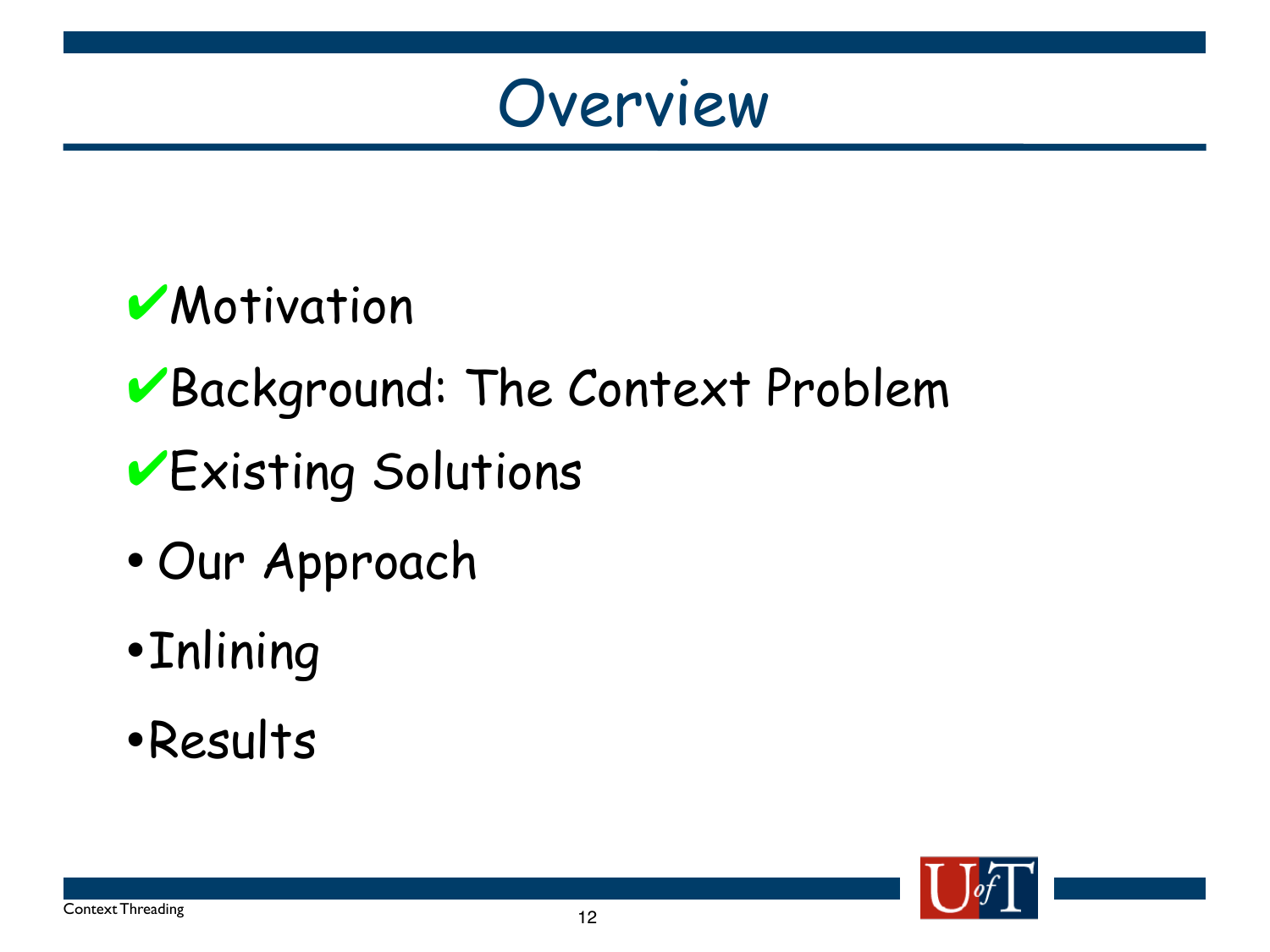Key Observation

- Virtual and native control flow similar
	- Linear or straight-line code
	- Conditional branches
	- Calls and Returns
	- Indirect branches
- Hardware has predictors for each type
	- Direct uses indirect branch for everything!
- ‣ Solution: Leverage hardware predictors

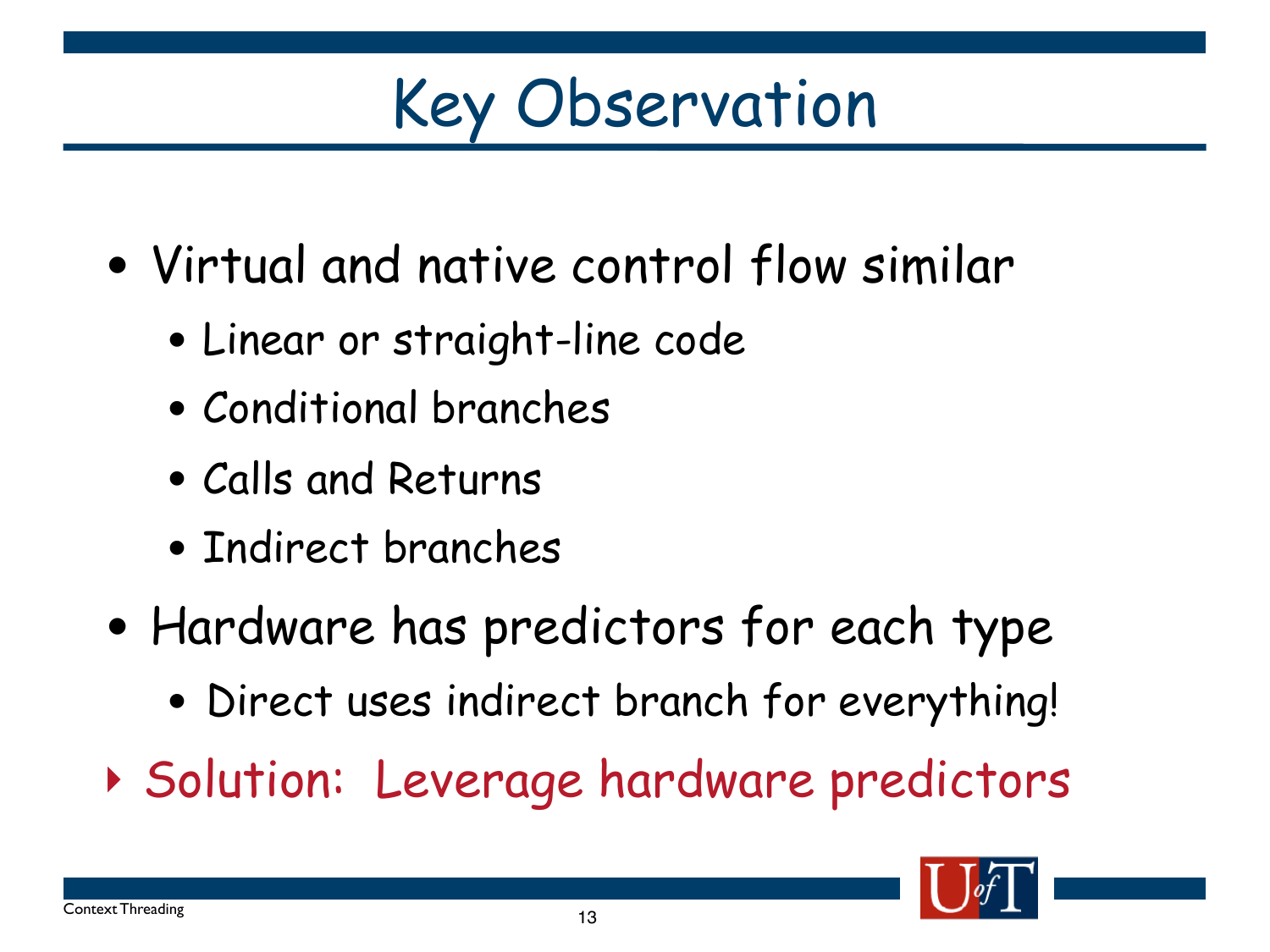## Essence of our Solution



#### Package bodies as subroutines and call them

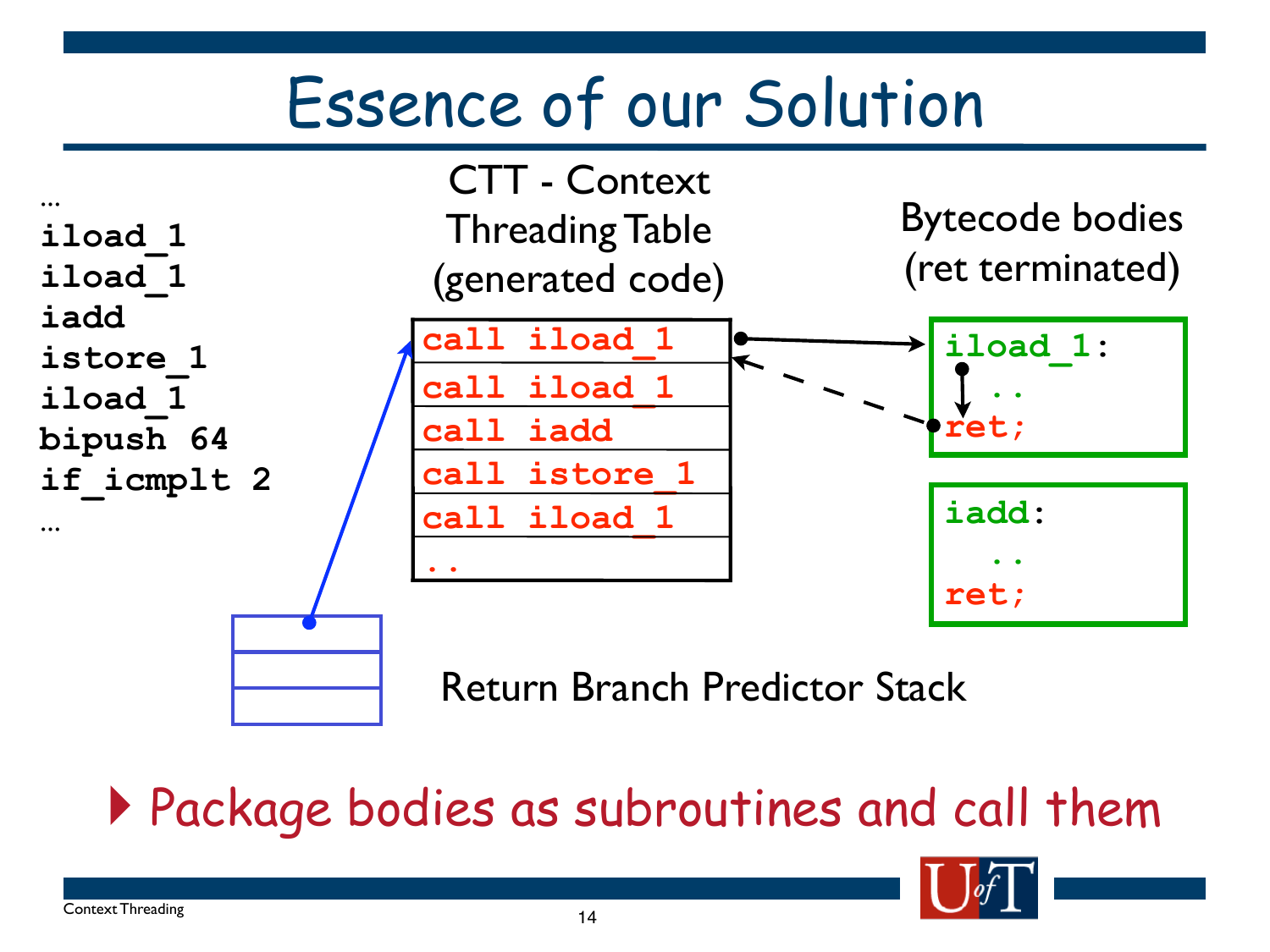## Subroutine Threading



#### virtual branch instructions as before

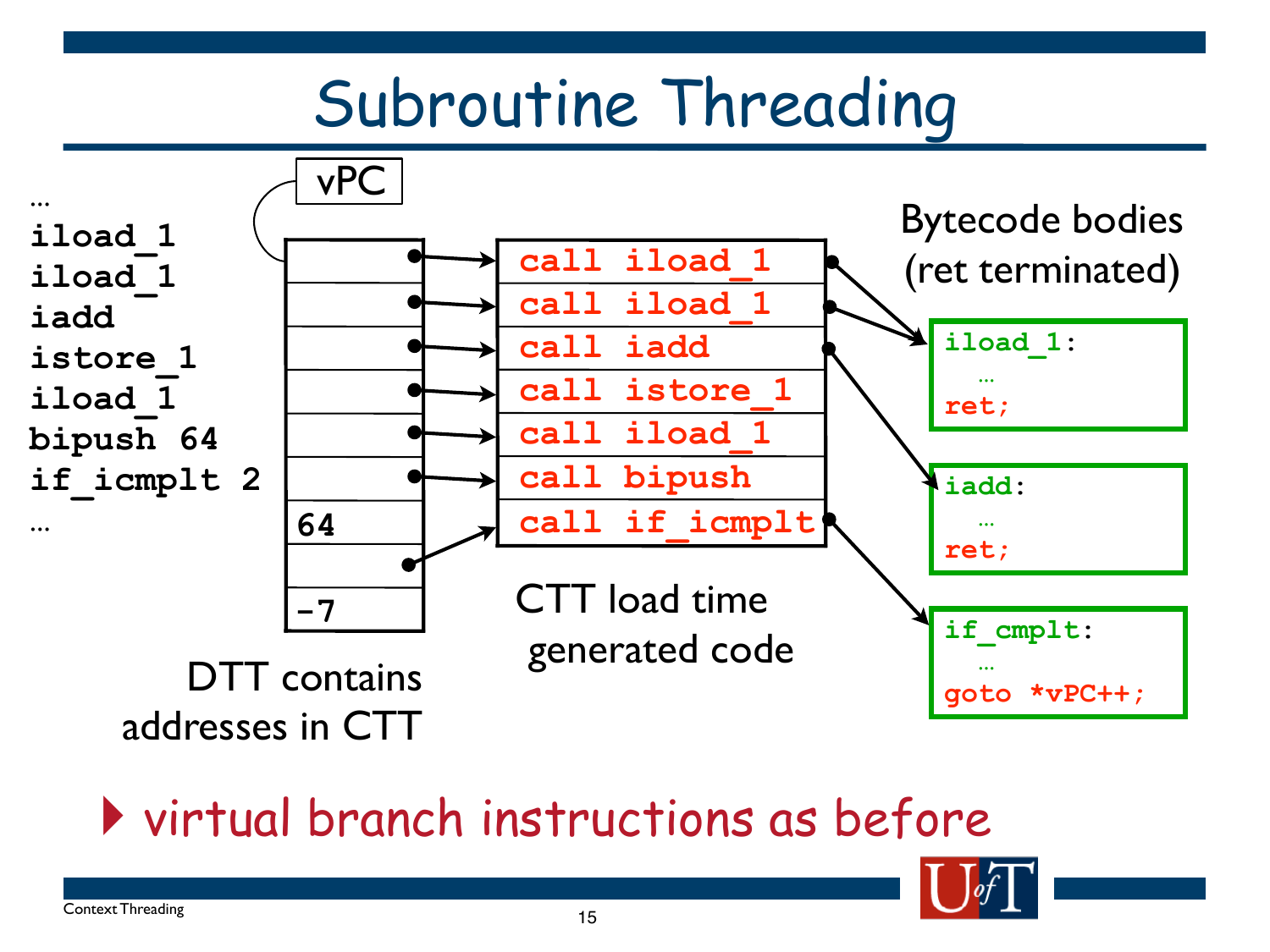# The Context Threading Table

- A sequence of generated call instructions
- Good alignment of virtual and hardware control flow for straight-line code.

### ‣ Can virtual branches go into the CTT?

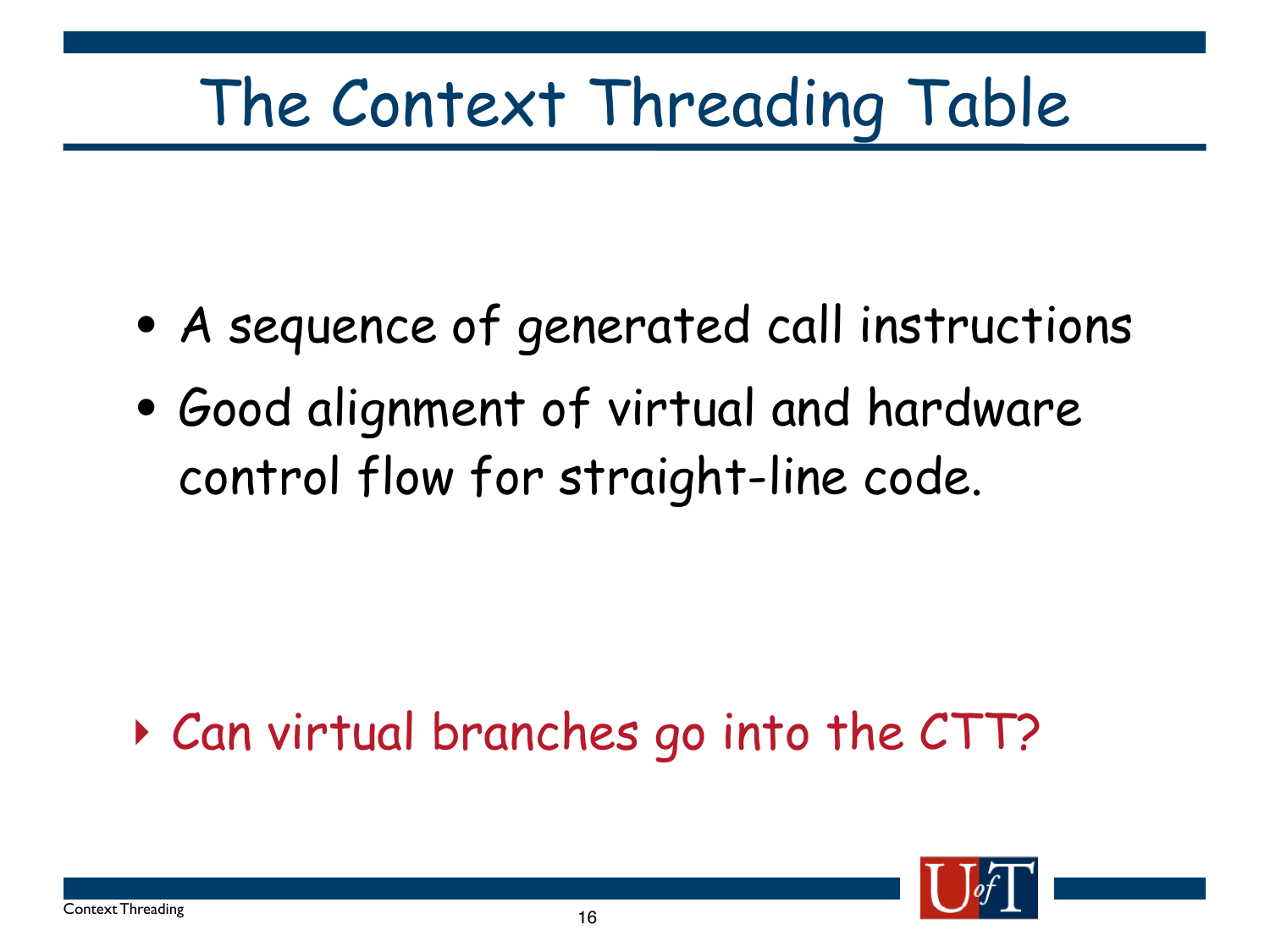# Specialized Branch Inlining



#### Inlining conditional branches provides context

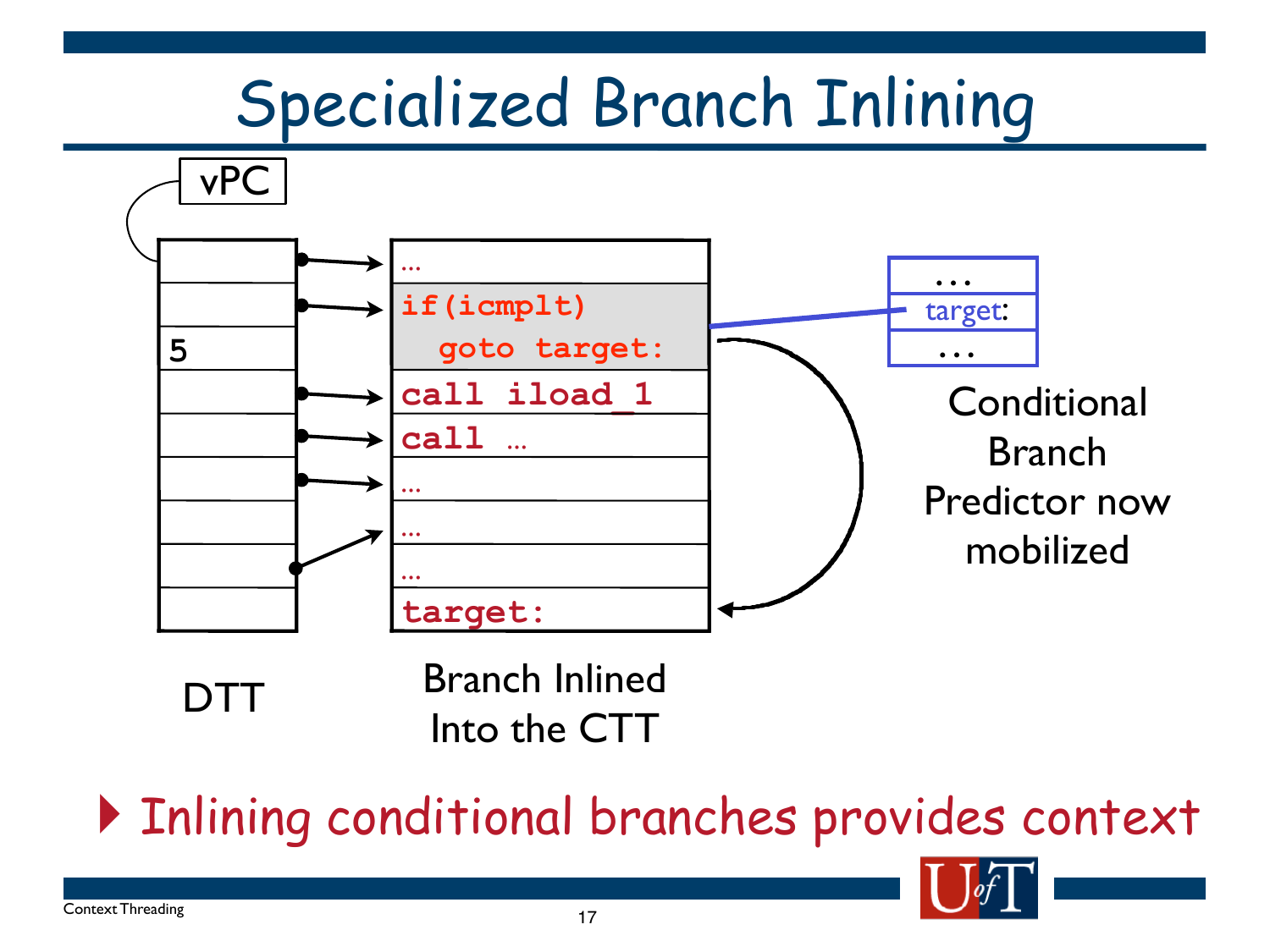

- Context Threading is a dispatch technique
	- But, we inline branches
- Some non-branching bodies are very small
	- Why not inline those?

### Inline all tiny linear bodies into the CTT

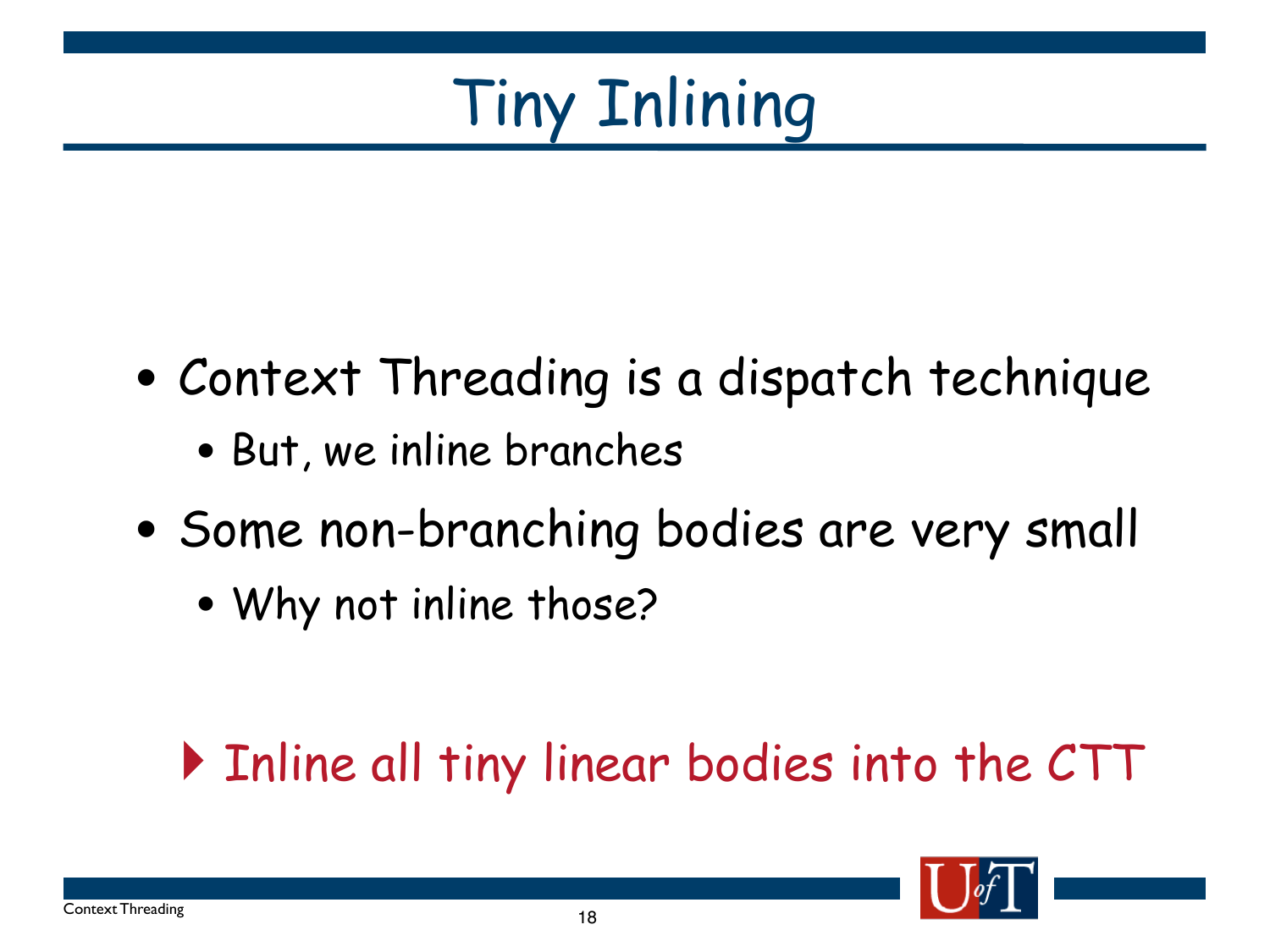

#### **Motivation**

### ✔Background: The Context Problem

- ✔Existing Solutions
- ✔Our Approach

## **VInlining**

• Results

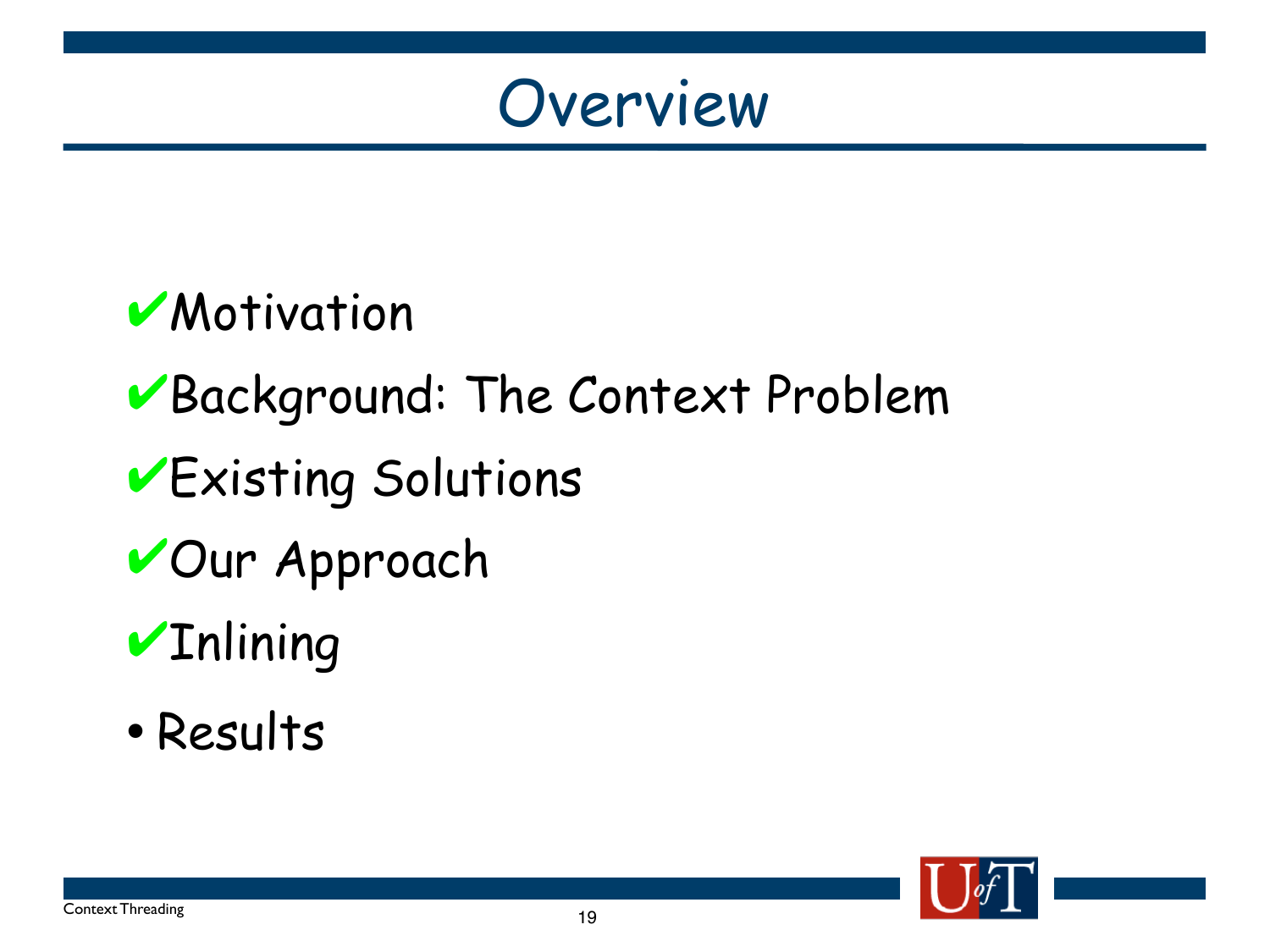# Experimental Setup

- Two Virtual Machines on two hardware architectures.
	- VM: Java/SableVM, OCaml interpreter
		- Compare against direct threaded SableVM
		- SableVM distro uses selective inlining
	- Arch: P4, PPC
- Branch Misprediction
- Execution Time

Is our technique effective and general?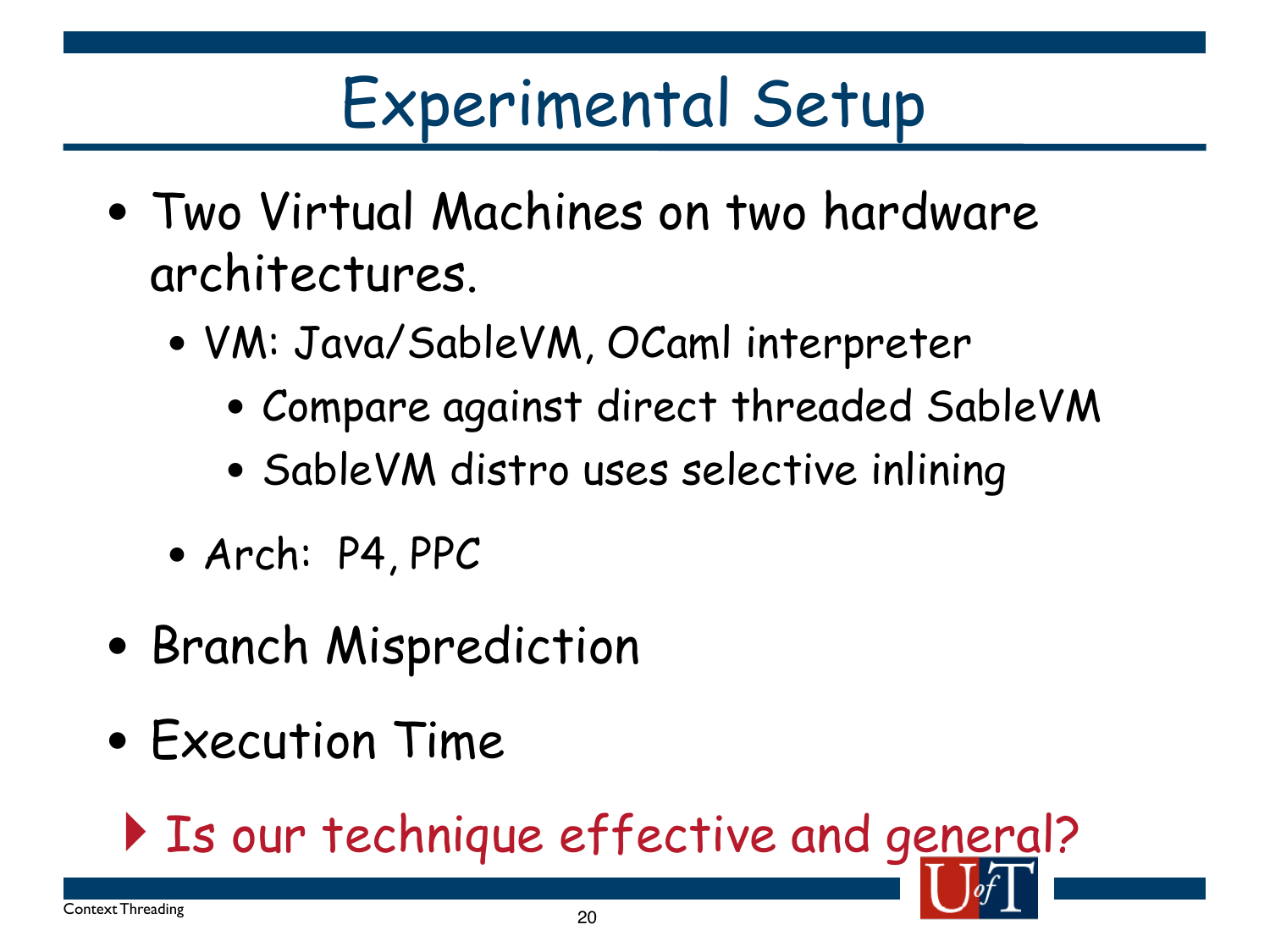# Mispredicted Taken Branches

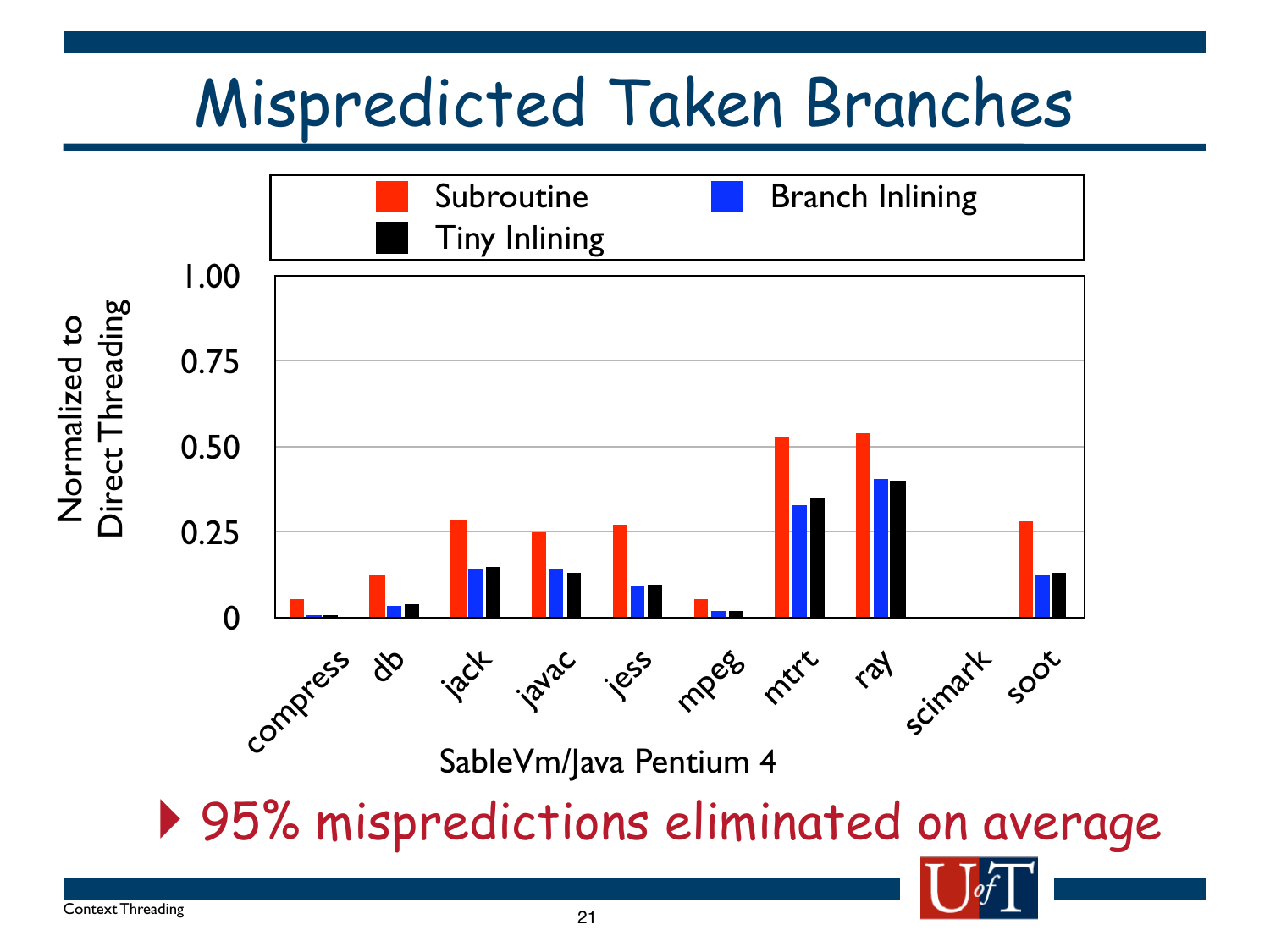## Execution time



▶ 27% average reduction in execution time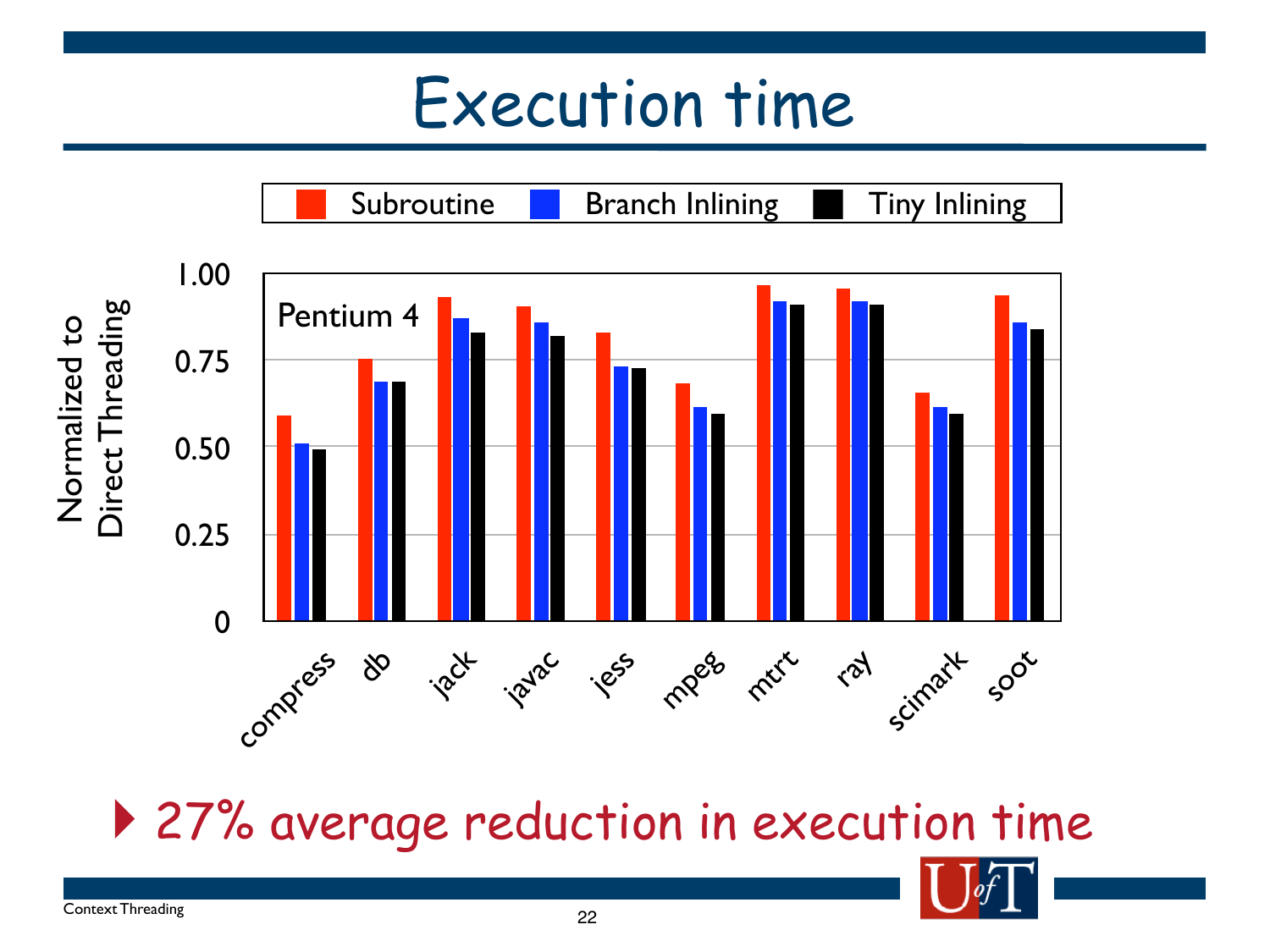# Execution Time (geomean)



Our technique is effective and general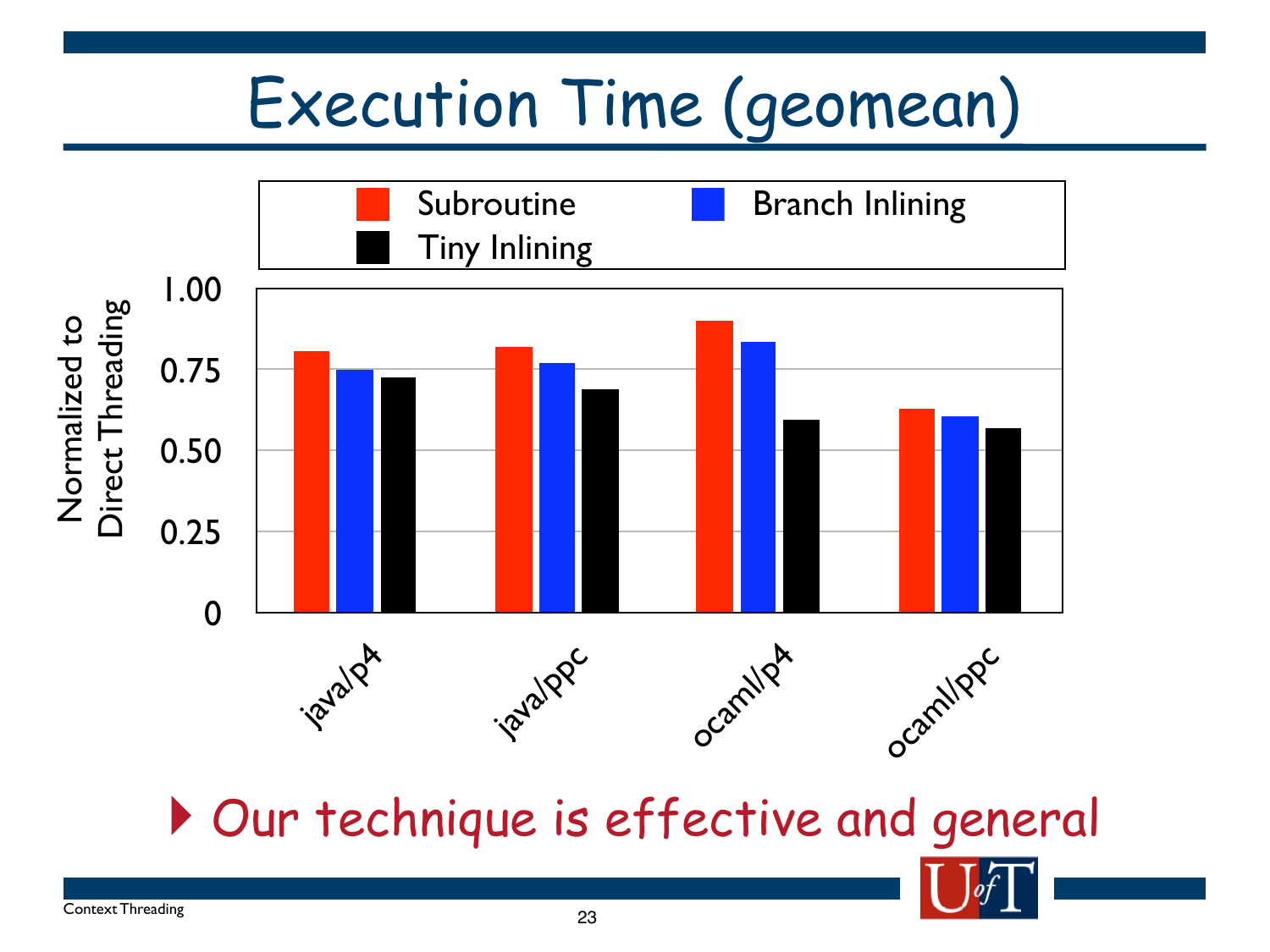## Conclusions

- •Context Problem: branch mispredictions due to mismatch between native and virtual control flow
- •Solution: Generate control flow code into the Context Threading Table
- •Results
	- •Eliminate 95% of branch mispredictions
	- •Reduce execution time by 30-40%
- ‣recent, post CGO 2005, work follows